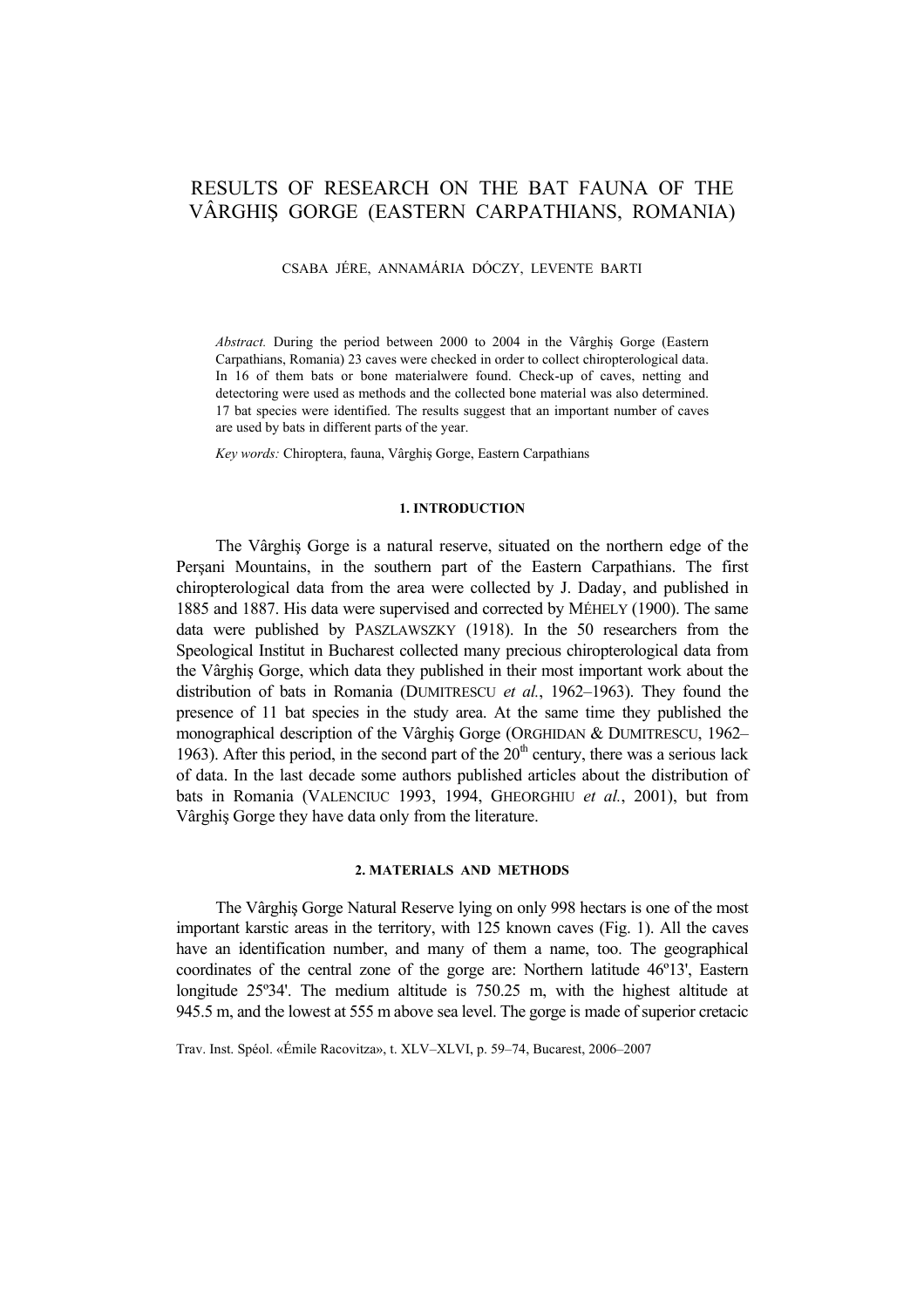limestone. The climate is temperate continental, extremely cold winters and cool summers being characteristic. The medium annual temperature is 6–7ºC, the maximum temperatures are registered in July and August, reaching 34–35ºC. The mean yearly rainfall is 780–820 mm. 77% of the territory of the reserve is covered by wood vegetation, the beech woods being dominant in the north as well as the beech-oak forests in the south. The conifers are represented sporadically by *Picea abies*, *Pinus sylvestris*, *Juniperus communis*. The brushwood in the Eastern part of the reserve is constituted of many species of shrubs: *Coryllus avellana*, *Cornus mas*, *Euonymus europaeus*, *Crataegus monogyna*, *Sambucus nigra.* (AMBRUS & PÉTER, 2003).

The biggest of the caves is the Mereşti (Homoródalmási, Orbán Balázs, no. 14) cave. About this cave was made in 1835 the first cave map in Transylvania (DÉNES, 2002). The length of the cave is 1527 m, the size of the entrance is  $6 \times 12$  m. In the biggest hall of the cave the maximum height reaches 25 m. The temperature in the deeper parts of the cave is between 9–10ºC. Two other important caves are the Lócsűr (no. 8) and Gábor (no. 20) caves. The Lócsűr cave is 220 m long, the height of the entrance is approximatelly 6 m, and the width is 10 m. The maximum height of the cave is 6 m. The temperature in the final part of the cave is  $9^{\circ}$ C. The length of the Gábor cave is 174 m, the size of the entrance is approximatelly  $4\times8$  m. The temperature only in the final part reaches 8ºC, closer to the entrance the effect of the outside temperature results in a wide fluctuation.

All the data presented in this paper were collected by the authors in the period between 2000 to 2004. The aim of the study was updating faunistical data, because our knowledge about bat distribution in the area is really deficient. Additionally, during the study we could make observations about the ecology of some species of bats in the area. The following methods were used: check-up of caves, netting an detectoring. The Mereşti (Orbán Balázs) cave was checked more regularly in different parts of the year. The smaller caves (with length between 6 and 300 m) were checked mainly in winter to count the hibernating bats.

We made mistnettings in the mating period, mainly in the second part of August, near the cave entrances, with special chiropterological nests. The specimens caught were identified, measured, weighed and set free. Detectoring using Pettersson D 200 ultrasonic detectors, was carried out near the cave entrances and near the stream which flows across the gorge. For species determination the following works were used: JONES (1993), VAUGHAN *et al.* (1997). The collected bone material was also determined, using determinators of TOPÁL (1969) and FELTEN *et al.* (1973).

### **3. RESULTS AND DISCUSSION**

In the period between 2000 to 2004 we checked 23 caves in the Vârghiş Gorge. We found bats or bone material in 16 of them, 17 species of bats were identified.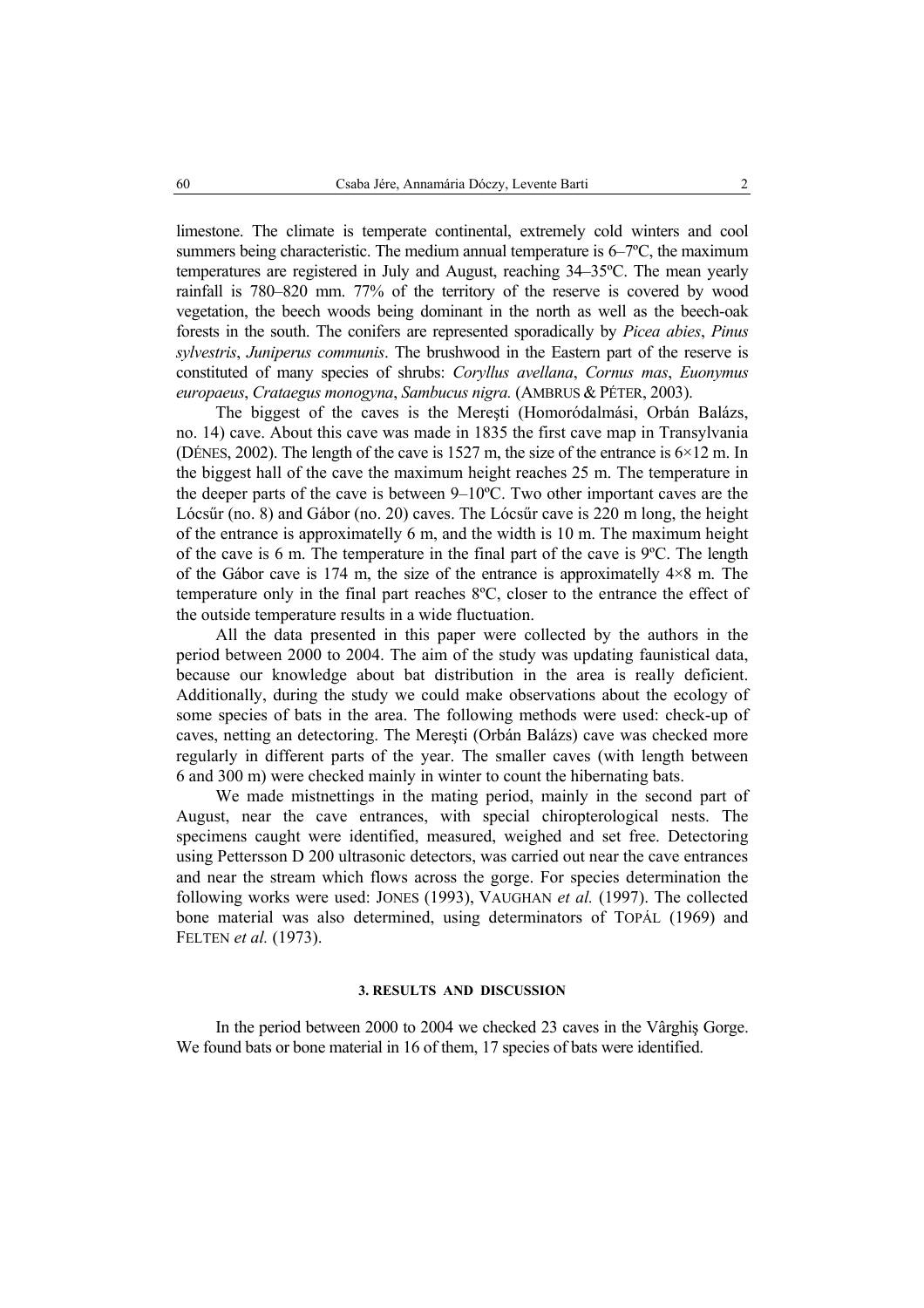# 3.1. NURSERY COLONY

During the last four years individuals of 15 bat species were observed or captured at the Orbán Balázs cave. In the summer we can find in the cave a nursery colony of greater and lesser mouse-eared bats (*Myotis myotis*, Borkhausen, 1797 and *Myotis blythii*, Tomes, 1857), including up to 2,500 individuals. The birth period in different years is the end of May–first part of June. For comparison, in Bulgaria, in *Myotis myotis* nursery colonies the births occur in the same period, from 18–20 May to 25 June, and at an age of 65 days the young started to leave the roost (PANDURSKA, 1998).

This nursery colony is one of the largests in the area, and needs urgent protection measures, because the cave is relatively easily accessible and a considerable number of tourists visit it in the summer period.

# 3.2. MATING PERIOD

Mistnettings were made during the mating period, in the second part of August–first part of September, at cave entrances. From 2000 to 2004 specimens of 15 bat species were caught during autumn mistnettings at the Orbán Balázs cave. This fact suggests that the cave also plays an important role in the bats mating activity. The most abundant species were *Myotis myotis*, *Myotis blythii* and *Nyctalus noctula* (Schreber, 1774).

In August 2003 mistnettings were made for the first time at two other caves. The Lócsűr (no. 8) cave is situated at ca. 100 m distance from the Orbán Balázs cave. In this cave the number of caught barbastelles (*Barbastella barbastellus,*  Schreber, 1774) was surprisingly high, in total 69 in two consecutive nights. The noctule was the most frequent at this cave in both years (2003 and 2004). At the Gábor (no. 20) cave frequent species were *Myotis myotis* and *Barbastella barbastellus,* and the noctule (*Nyctalus noctula*) was totally absent.

In August 2004 we also made mistnettings at Albert (no. 1) and Kápolna (no. 5) caves; 13, respectivelly 17 bats were caught. Albert cave is 96 metres, Kápolna is 90 metres long.

Sex ratios were calculated when at least 20 individuals from a species were caught in a single night at one cave. The number of adults and juveniles were summed up, because in some species the juveniles can mate successfully in their first year (KOZHURINA & MOROZOV, 1994, ENTWISTLE *et al.*, 1998). ENTWISTLE *et al.* (1998) found that 29% of the juvenile males in *Plecotus auritus,* particularly those in good condition, showed a degree of testicular and epididymal development in their first autumn, at 3 months of age. Sperm production in temperate zone bats reaches a peak in late summer–early autumn, when the females are in oestrus. The bats will mate any time during this period, and mating can continue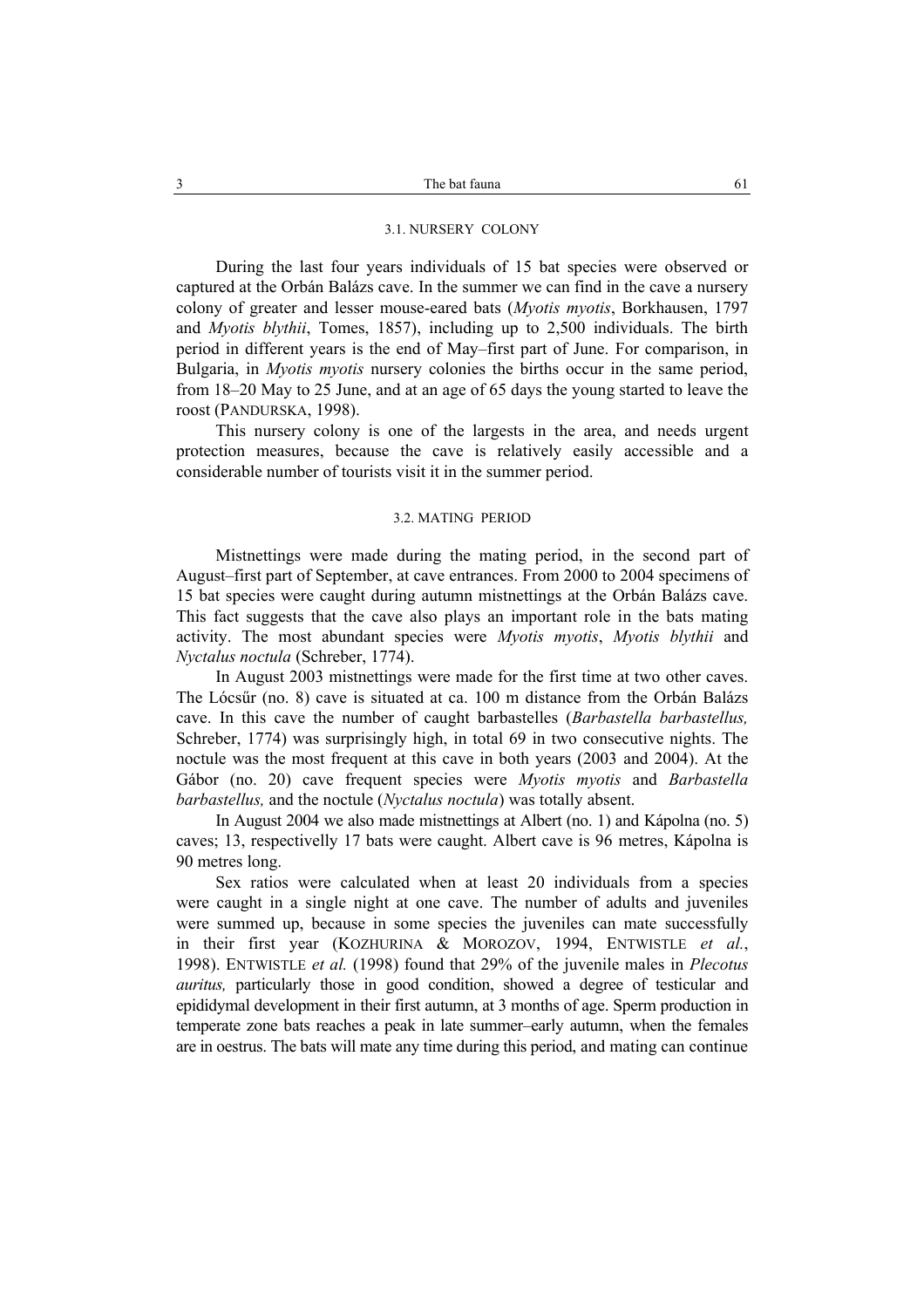62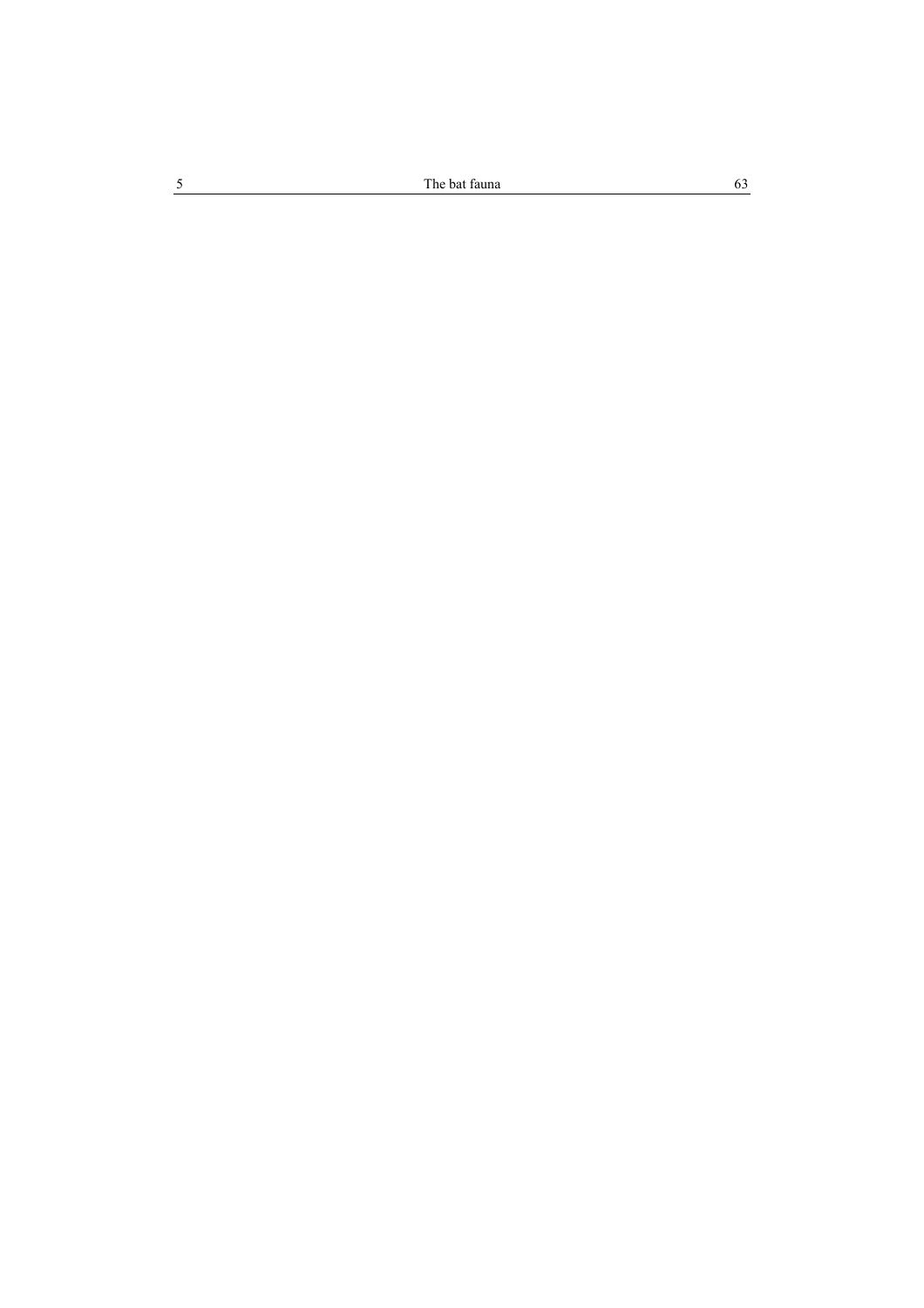right through the winter in many species, during periods of arousal from hibernation (ALTRINGHAM, 1996). Consequently a number of juvenile bats can participate in the mating activity in the year of their birth.

The calculated sex ratios for different species, with three exceptions in *Myotis myotis*, are close to 1:1 (Figs. 2–4). Dates, places of capture and number of individuals are shown in Table 1, in the same order.



Fig. 2. – Sex ratios of *Myotis myotis* during autumn mistnettings.



Fig. 3. – Sex ratios of *Nyctalus noctula* during autumn mistnettings.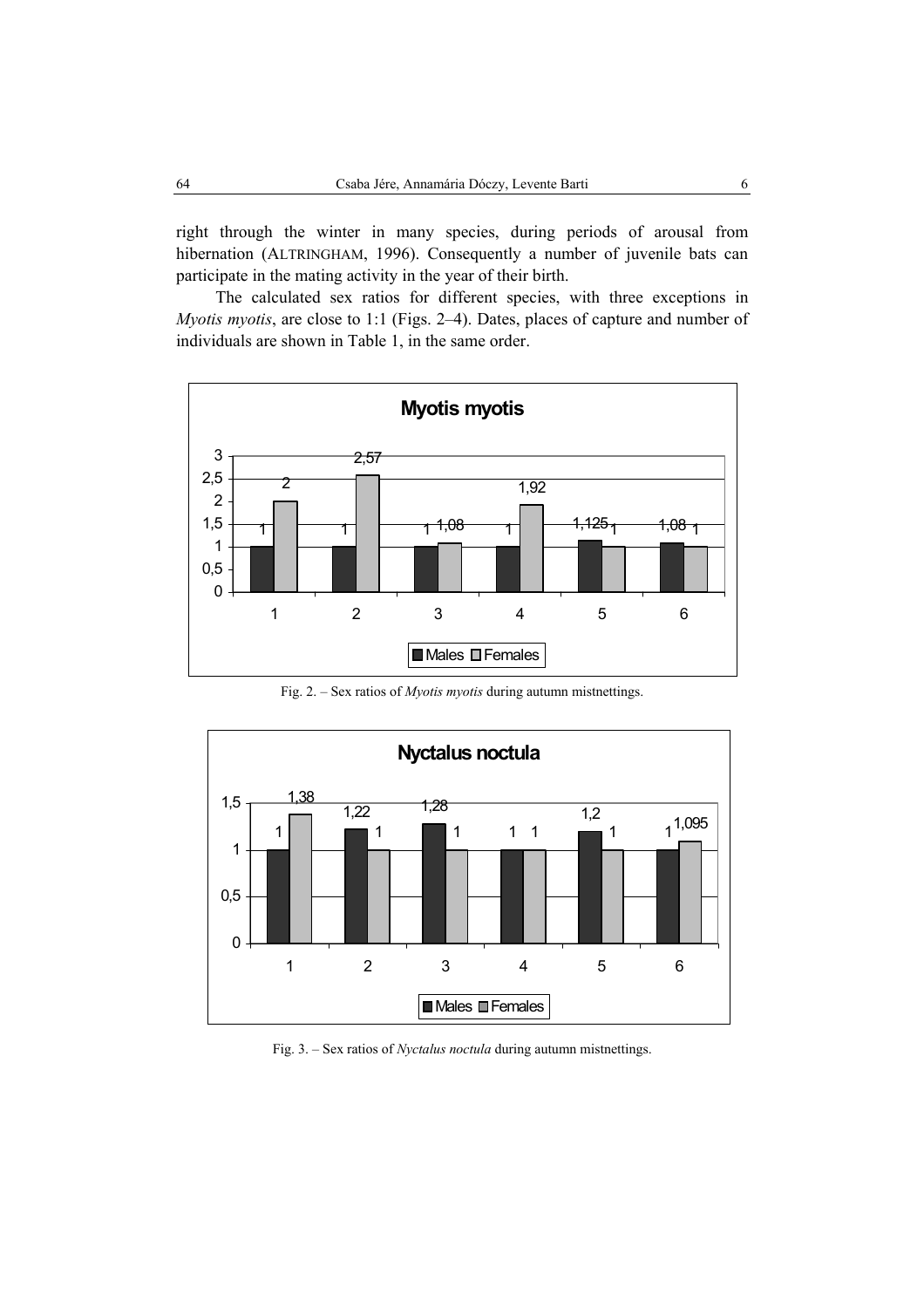

Fig. 4. – Sex ratios of *Barbastella barbastellus* during autumn mistnettings.

The results of the mistnettings carried out in August and September show the fact that some of the caves from the gorge play an important role in the bats mating activity. It is surprising the important number of captured noctules, a tree-dwelling bat, at cave entrances, but they probably use the crevices from the large entrancy parts of the caves for mating. The differences in species composition at different caves may suggest that certain species have their preferred mating places in a relatively restricted area with many suitable roosts (*e.g.*, large number of noctules at the Orbán Balázs and Lócsűr caves, and their total absence at the Gábor cave; considerable number of barbastelles at the Lócsűr cave).

# 3.3. HIBERNATION

The Orbán Balázs cave is also an important hibernacula for *Myotis myotis* and *Myotis blythii* species. The number of specimens shows a serious fluctuation, even when comparing the same periods of the winter. The biggest number of hibernating "big *Myotis*" individuals (1292) was found in February 2003.

The cave is one of the most important wintering places in Romania for the lesser horseshoe bat (*Rhinolophus hipposideros*, Bechstein, 1800), the maximum counted number of specimens was 169 (in February 2004).

Comparing the number of hibernating animals in different years in the Orbán Balázs cave a very wide fluctuation is visible. The cave has large passages and halls, and due to disturbation and microclimatic changes the bats probably find refuge in hidden places, where we cannot observe them, or in caves from the vicinity.

The smaller caves were visited mainly in winter 2002–2003, when we tried to check twice the majority of the caves, in December and in February. These caves were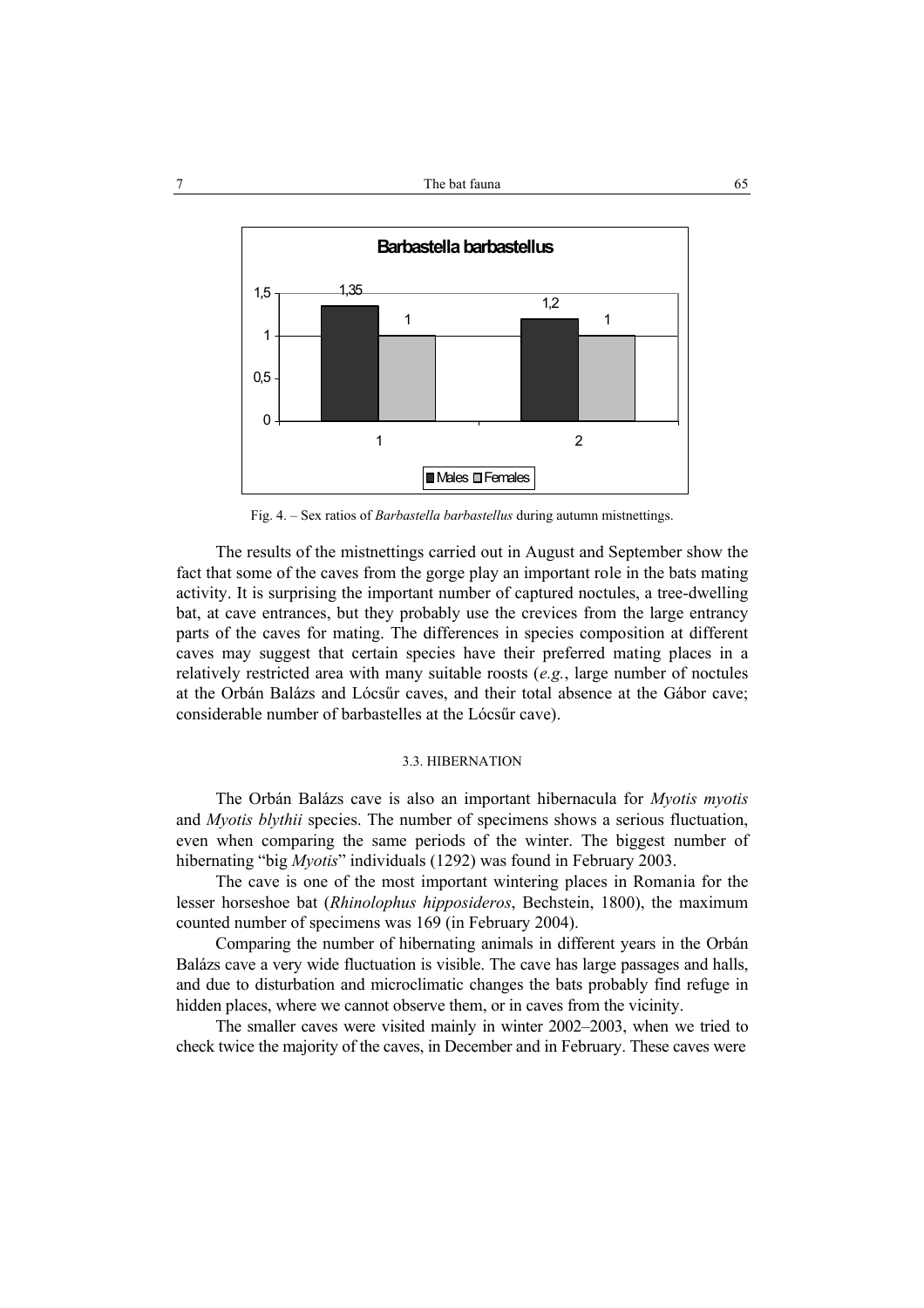66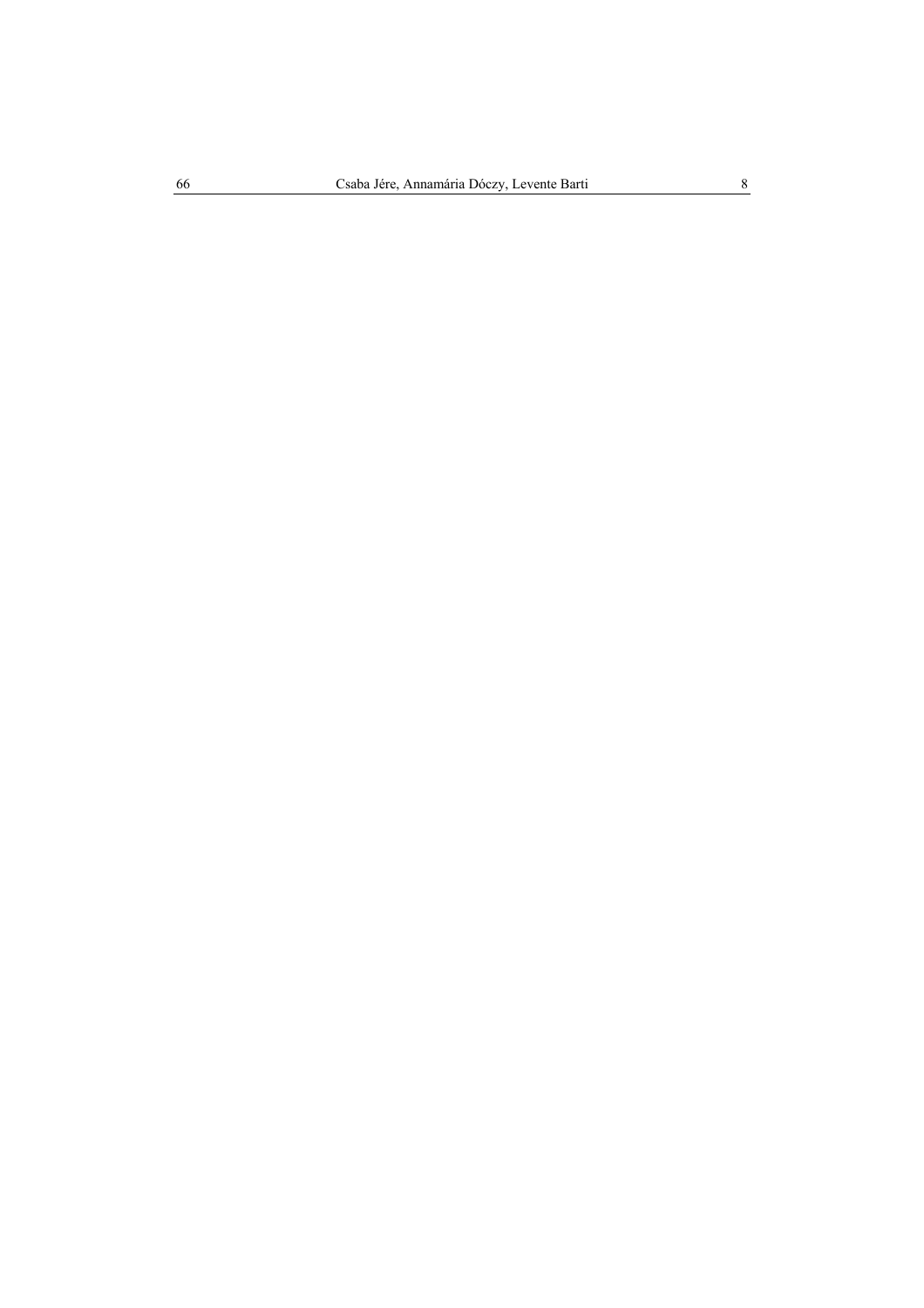$\frac{9}{2}$ 

<u> Alban Alban (</u>1985), provincia establecidade a contra a contra de la contra de la contra de la contra de la co<br>Establecidade de la contra de la contra de la contra de la contra de la contra de la contra de la contra de l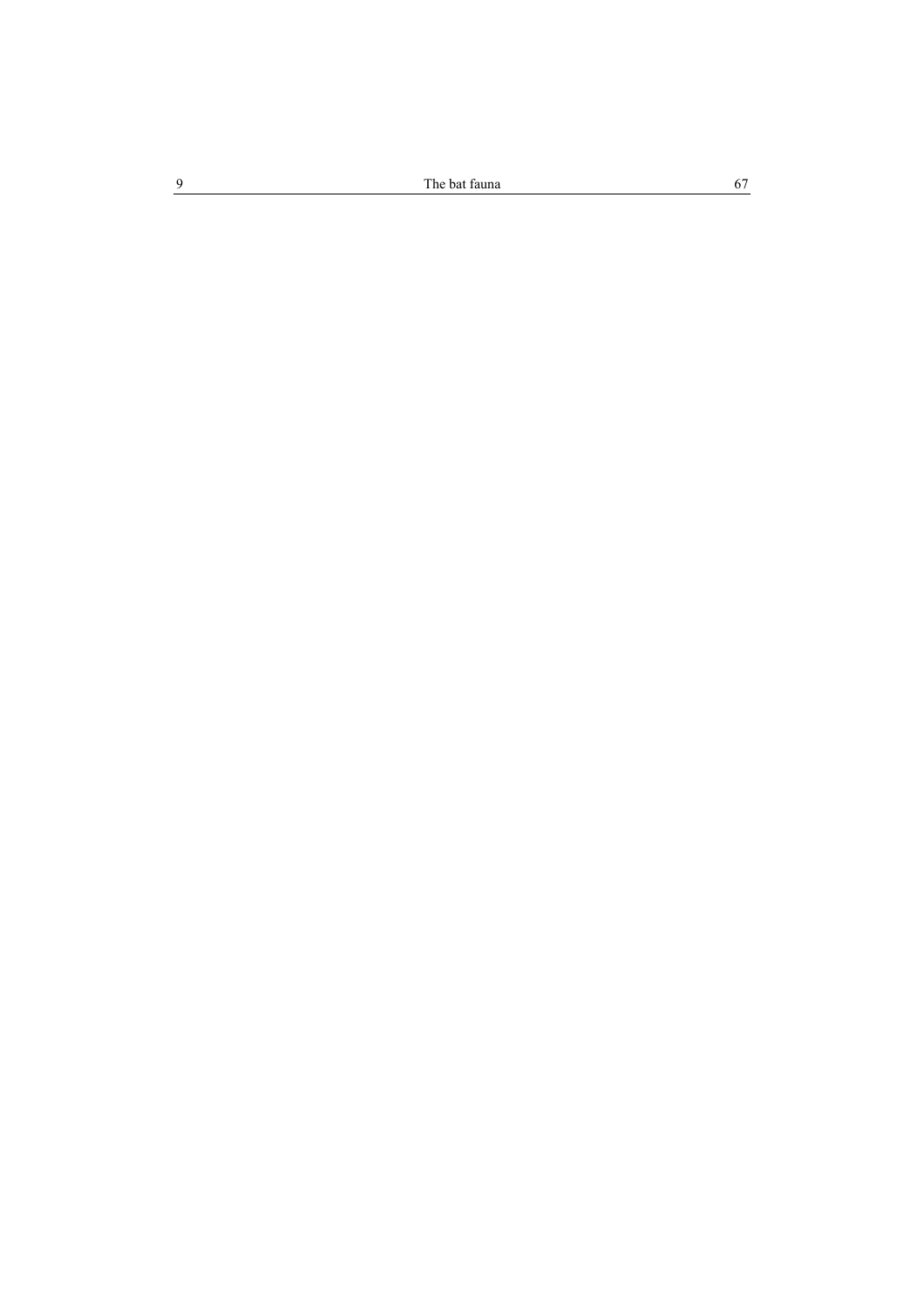used as hibernacula by *Barbastella barbastellus* , *Plecotus auritus* (Linnaeus, 1758), *Eptesicus serotinus* (Schreber, 1774) and *Myotis nattereri* (Kuhl, 1818), species which are more resistant to low temperature. The lesser horseshoe bat was present in general in the deeper parts of the caves. The most frequently observed species in winter 2002–2003 were *Rhinolophus hipposideros* and *Barbastella barbastellus*  (present in 7 respectively 6 caves). The winter checks of smaller caves suggest their importance as hibernacula for certain species. They are visited rarely by tourists and speleologists, and they can offer suitable and undisturbed roosts for an important number of bats.

# 3.4. BONE MATERIAL

Important recent and subfossil bone material was found in the following caves: Albert (no. 1), Kápolna (no. 5), Lócsűr (no. 8), Bronz (no. 10), Orbán Balázs (no. 14) Csontos (no. 35), Kőfalas (no. 36), Vízkelet (no. 45) and Cseréptálas (no. 105).

The deposits found at the entrance part of the Orbán Balázs cave provide the most important information. In an approximately half a meter of sand and gravel sediment thousands of pipistrelle skeletons were found. The fact that in Romania there are only 6 caves in which significant pipistrelle colonies, consisting of thousands of individuals are or were hibernating, shows the importance of the finding. The place of the bones and their relative intact condition show that the skeletons were on their primary place, so the decomposition of the carrions took place on their actual position. We collected two samples, the first from the upper 15 centimetres of the deposit, the second from the next 15–20 centimetres. After the separation of the bone material the species were determined and the minimum number of individuals in the case of each species, based on the number of bones (*e.g*., mandibula, humerus, radius, etc.) represented in most samples.

| <b>Species</b>               | Sample 1 | $\frac{0}{0}$ | Sample 2 | $\%$  |  |
|------------------------------|----------|---------------|----------|-------|--|
| Pipistrellus pipistrellus    | 1243     | 97,72         | 1205     | 97,89 |  |
| Miniopterus schreibersii     | 6 ad.    |               | 8 ad.    |       |  |
|                              | $6$ juv. |               | $5$ juv. |       |  |
| Myotis myotis                | 3 ad.    |               |          |       |  |
|                              | $7$ juv. |               | $6$ juv. |       |  |
| Myotis blythii               | 2 ad.    |               | 3 ad.    |       |  |
| Myotis bechsteinii           |          | 2,28          |          | 2,11  |  |
| Myotis nattereri             |          |               |          |       |  |
| Vespertilio murinus          |          |               |          |       |  |
| Nyctalus noctula             |          |               |          |       |  |
| Plecotus auritus             |          |               |          |       |  |
| Barbastella barbastellus     |          |               |          |       |  |
| Total no. of specimen/sample | 1271     |               | 1231     |       |  |

| Tabl |  |
|------|--|
|      |  |

Species composition of the bone material from the Orbán Balázs cave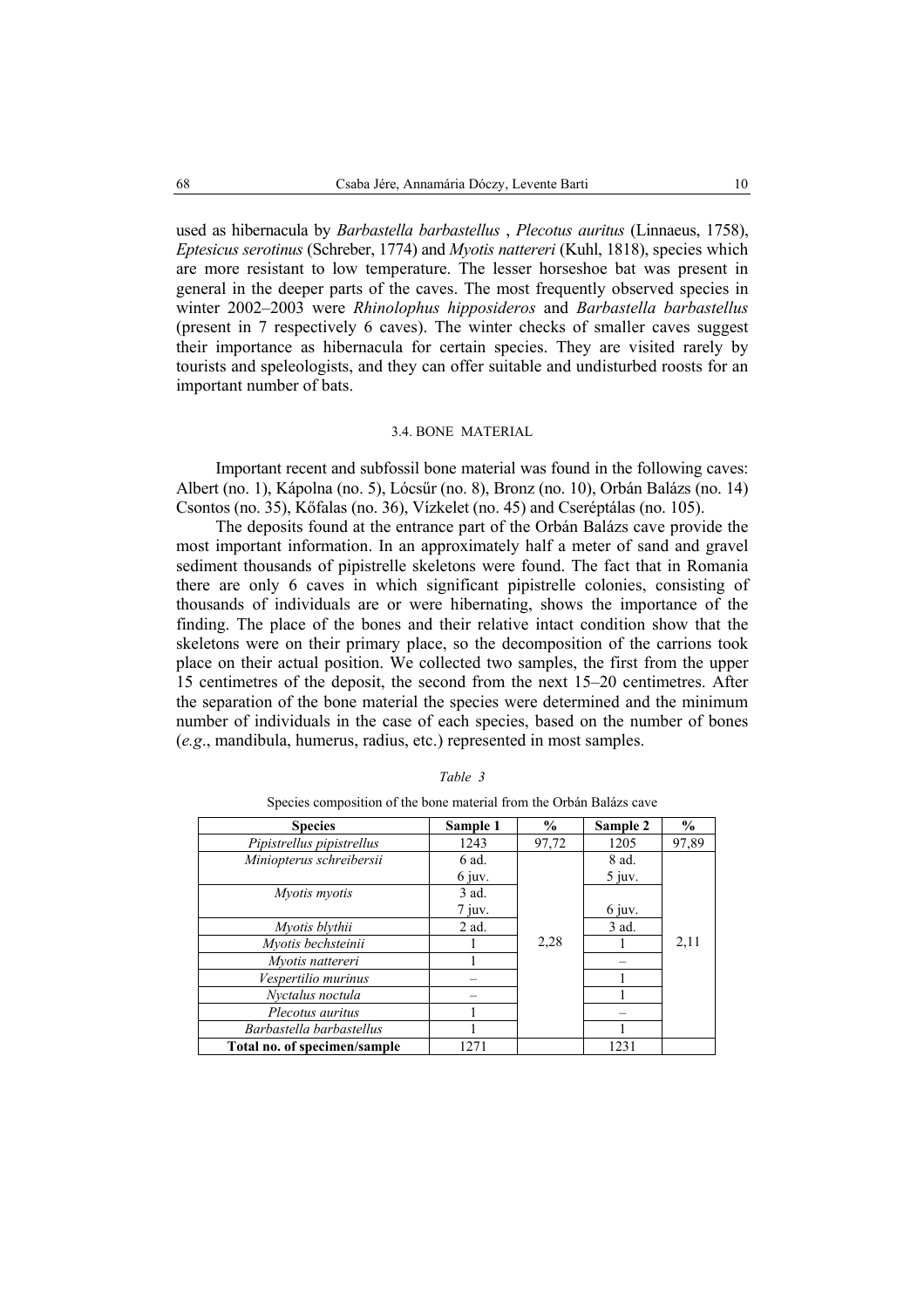The species composition suggests that the bone material came from hibernation colonies which occupied the parts of the cave close to the entrance. This fact is indicated by the extremly high percentage of pipistrelles and the total absence of *Rhinolophus* species, which are present in the deeper and warmer parts of the cave. At the same time this percentage shows the massive presence of pipistrelles at that time. However, for unknown reasons these hibernating pipistrelle colonies disappeared from the cave. They are not attested by the literature (MÉHELY, 1900, DUMITRESCU *et al.*, 1962–1963, ORGHIDAN & DUMITRESCU, 1962–1963), and during our observations pipistrelle colonies were absent from the caves of the gorge. In the bone material collected in the deeper parts of the cave *Myotis myotis* were present everywhere, and rare findings were the subfossil *Myotis emarginatus* (Geoffroy, 1806) and *Myotis bechsteinii* (Kuhl, 1818) skulls.

The bone material collected in the smaller caves of the gorge probably represent the remains of individuals perished during hibernation. For this reason frequent species were *Barbastella barbastellus*, *Eptesicus serotinus*, *Myotis bechsteinii*, *Myotis nattereri*, *Myotis myotis*, species which are resistant to low temperature, and many caves in the gorge are suitable for them.

An interesting deposit consisting of pellets of tawny owl (*Strix aluco*) were found in the cave no.105, which presents the long period diet of the owl. Remains of *Nyctalus noctula*, *Myotis myotis*, *Myotis blythii* and *Eptesicus serotinus* were present in the pellets. The high percentage of *Nyctalus noctula* probably shows that in the mating period, when they come in considerably large number to the Orbán Balázs and other caves of the gorge, they represent an important seasonal food source for owls.

The data collected during the last years suggest that in the study area there are many important roosts used by bats in different periods of the year. Unfortunately the colonies of *Miniopterus schreibersii* (Kuhl, 1817) and *Rhinolophus ferrumequinum* (Schreber, 1774) attested by the literature (DUMITRESCU *et al.*, 1962–1963), disappeared from the Orbán Balázs cave, and nowadays this two species are represented occasionaly by a few individuals.

During the next years the checking of other caves in the Vârghiş Gorge can supply new important faunistical and ecological data.

### **4. SUMMARY**

The Vârghiş Gorge is a natural reserve situated in the southern part of the Eastern Carpathians, Romania. The gorge is an important karstic area, with 125 caves. During the period 2000–2004 23 caves were checked, and in 16 of them bats or bone material were found. 17 bat species were identified.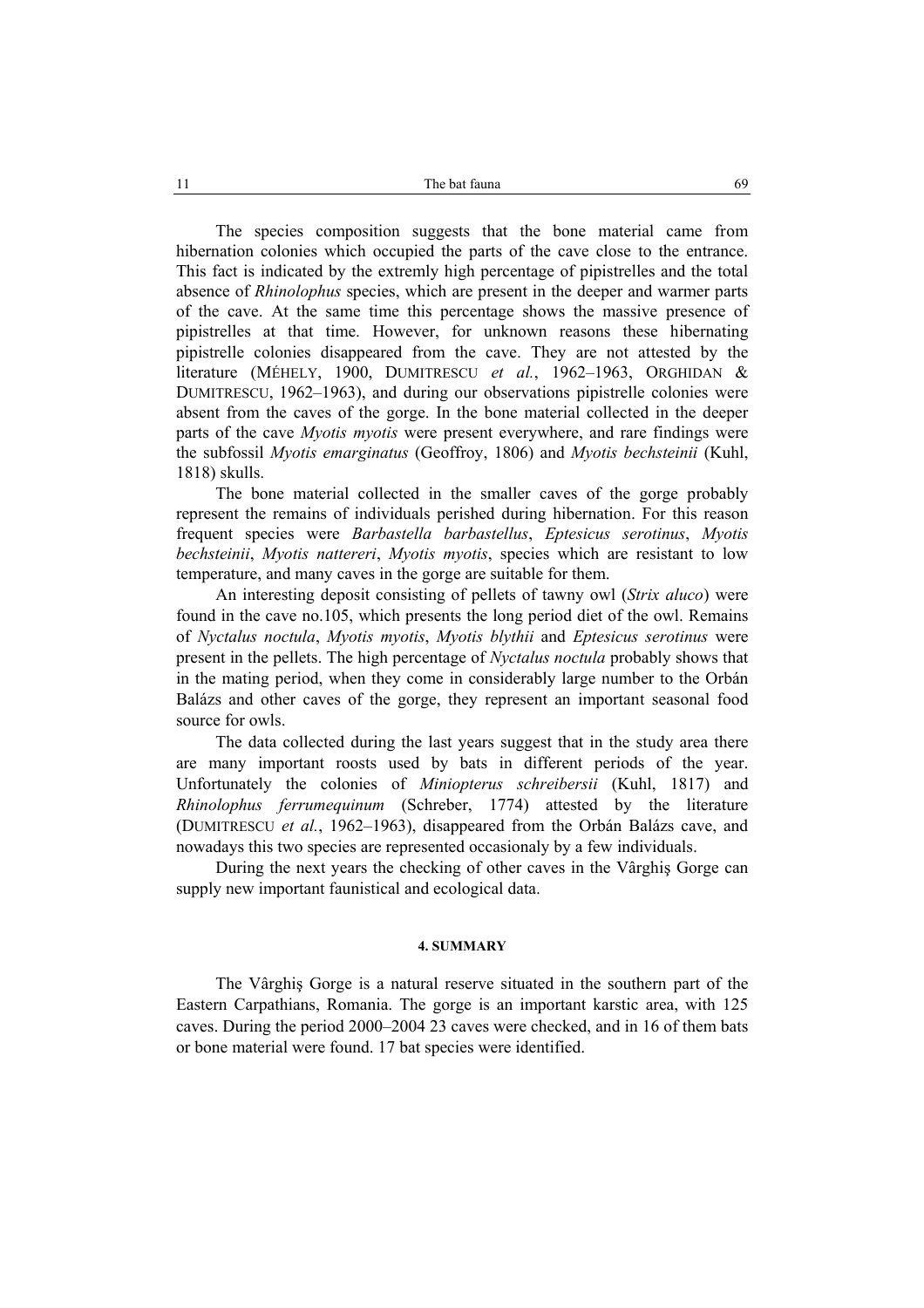The biggest of the caves, the Orbán Balázs (no. 14) cave, is populated by bats all the year round. In summer there is a nursery colony of *Myotis myotis* and *Myotis blythii* species in the cave, including up to 2,500 individuals. In winter the cave is an important hibernating place for the "big *Myotis*" species and for *Rhinolophus hipposideros*. During the mating period individuals of 15 bat species were captured at the cave entrance, which shows the importance of the cave in this period, too.

The smaller caves (with length between 11 and 300 m) are used by bats as mating roosts or hibernacula. The most importants of them are the Lócsűr (no. 8) and Gábor (no. 20) caves.

*Acknowledgements.* We would like to thank to Szilárd Bücs, Richard Hoffmann, László Szántó, Farkas Szodoray Parádi, Ágnes Varga and other members of the Romanian Bat Protection Association for their assistance in the fieldwork. The costs of our work were supported partly by the Bat Conservation Trust, Polgártárs Foundation, Whitley Lang Foundation and Rufford Small Grant.

## REFERENCES

ALTRINGHAM, J.D., *Bats biology and behaviour.* Oxford University Press. 1–253, 1996.

- AMBRUS, L., PÉTER, P., *Management plan for the Vârghiş Gorge*. In: Nature conservation in Harghita county: 95–104. Reteaua Verde pentru Viitor, 2003.
- DÉNES, I., *Székelyföldi barlangvilág*. T 3 Kiadó, Sfantu Gheorghe: 1–120, 2002.
- DUMITRESCU, M., TANASACHE, J., ORGHIDAN, T., *Răspândirea chiropterelor in R.P. Română.* Lucr. Inst. Speol."Emil Racoviţă", Bucureşti, 1–2: 509–576, 1962–1963.
- ENTWISTLE, A.C., RACEY, P.A., SPEAKMAN, J.R., *The reproductive cycle and determination of sexual maturity in male brown long-eared bats, Plecotus auritus (Chiroptera: Vespertilionidae).* J. Zool., Lond. 244, 63–70, 1998.
- FELTEN, H., HELFRICHT, A., STORCH, G., *Die Bestimmung der europäischen Fledermäuse nach der distalen Epiphyse des Humerus*. Senckenbergiana biol., Frankfurt a. M., 54, (4/6):291– 297, 1973.
- GHEORGHIU, V., PETCULESCU, A., IAVORSCHI, V., *Contribution to the knowledge of the chiroptera distribution from the Romanian sector of the Carpathian Mountains*. Studia Chiropterologica, 2: 17–46, 2001.
- JONES, G., *Flight morphology, flight performance and echolocation in British bats.* Proceedings of the first European Bat detector Workshop. Netherlands Bat Research Foundation, Amsterdam: 59–78, 1993.
- KOZHURINA, E.I., MOROZOV, R.N., *Can males of Nyctalus noctula succesfully mate in their first year?* Acta Theriol. 39(1): 93–97, 1994.
- MÉHELY.L., *Magyarország denevéreinek monographiája.* Akadémiai Kiadó, Budapest: 1–372, 1900.
- ORGHIDAN, T., DUMITRESCU, M., *Studiul monografic al complexului carstic din defileul Vârghişului.* Lucr. Inst. Speol "Emil Racoviţă", Bucureşti**,** 1–2: 69–178, 1962–1963.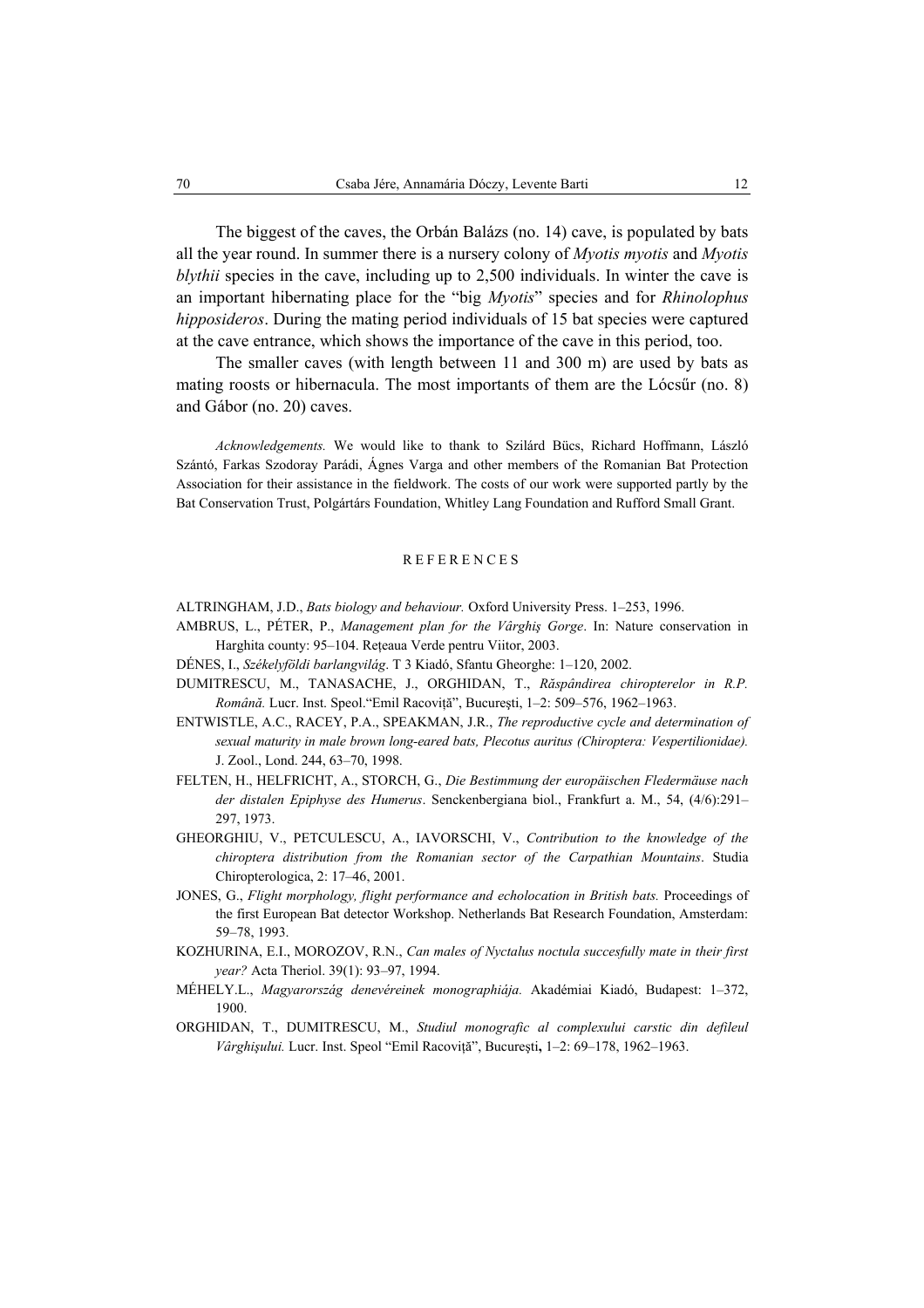| PANDURSKA, R., Reproductive behaviour and conservation status of nursery colonies of Myotis |                                                                         |  |  |  |  |
|---------------------------------------------------------------------------------------------|-------------------------------------------------------------------------|--|--|--|--|
|                                                                                             | <i>myotis</i> (Borkhausen, 1797) in Bulgaria. Myotis, 36:143–150, 1998. |  |  |  |  |

PASZLAWSZKY, J., *Mammalia*. In: Fauna Regni Hungariae. Regia Societas Scientiarum Naturalium Hungarica, Budapest. 1–35, 1918.

- TOPÁL, GY., *Denevérek Chiroptera*. In: Fauna Hungariae, XXII. Akadémiai Kiadó, Budapest: 1–81, 1969.
- VALENCIUC, N., *The distribution of some species of chiroptera (Fam. Rhinolophidae) in Romania and their representation in the UTM system.* An. St. Univ. "Al. I. Cuza", Iaşi, 38/39: 93–101, 1993.
- VALENCIUC, N., *The distribution of some species of chiroptera (Fam. Vespertilionidae) in Romania and their representation in the UTM system.* An. St. Univ. "Al. I. Cuza", Iaşi, 40: 45–70, 1994.
- VAUGHAN, N., JONES, G., HARRIS, S., *Identification of British bat species by multivariate analysis of echolocation call parameters.* Bioacustics-The International Journal of Animal Sound and its Recording, Vol. 7, 189–207, 1997.

#### *Romanian Bat Protection Association*

*Jére Csaba – str. Independentei no. 7/10, 535600 Odorheiu Secuiesc, Romania, e-mail: jerecsaba@yahoo.com Dóczy Annamária – str. Szék no. 62, 530201 Miercurea Ciuc, Romania, e-mail: zsogod@freemail.hu Barti Levente – str. Dealului no. 11/B/16, 520060 Sfântu Gheorghe, Romania, e-mail: bartilev@yahoo.com*

**ANNEX 1** 

### **Date and place of observations, number of specimens:**

Abbreviations: vo. – visual observation; mn. – mistnetting; det. – detectoring; bm. – bone material

### *Rhinolophus ferrumequinum* (Schreber, 1774)

Orbán Balázs cave (24.02.2002 – vo. – 1 specimen, 27.12.2002 – vo. – 2, 15.02.2003 – vo. – 3, 20.02.2004.–vo.–1)

#### *Rhinolophus hipposideros* (Bechstein, 1800)

Orbán Balázs cave (26.02.2000 – vo. – 48, 17.08.2000 – vo. – 3, 17.02.2001 – vo.– 77, 18.08.2001 – det., 15.09.2001 – det., 06.10.2001 – vo.–2, 17.11.2001. – vo.-32, 24.02.2002 – vo.-114, 21.09.2002 – vo.- 6, 27.12.2002 – vo.-119, 15.02.2003 – vo.-132, 23.08.2003 – mn-1, 20.02.2004-vo.-169), Albert (nr.1) cave (16.02.2003 – vo.-1), Lócsűr (no.8) cave (27.12.2002 – vo.6, 15.02.2003 – vo.-5,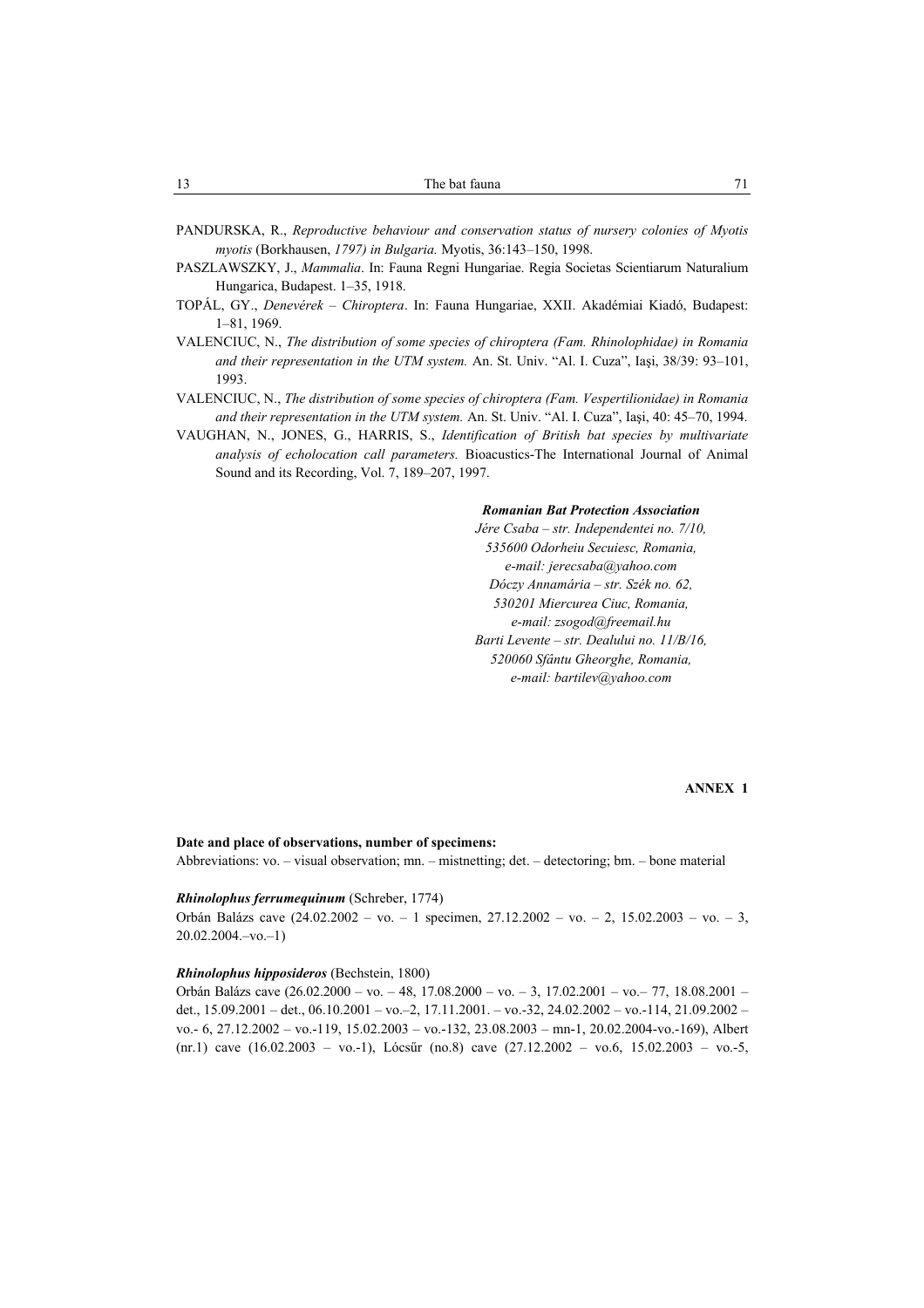20.02.2004-vo.- 2), Cave no.9 (17.12.2002 – vo.-10), Bronz (nr.10) cave (16.02.2003 – bm.), Cave no.12 (28.12.2002 – vo.-1, 16.02.2003 – vo.-1, 21.02.2004-vo.- 1), Gábor (no.20) cave (28.12.2002 – vo.-5, 16.02.2003 – vo.-4, 21.02.2004-vo.- 8), Cave no.27 (17.12.2002 – vo.-2), Csontos (no.35) cave  $(23.08.2003 - bm)$ 

#### *Myotis myotis* (Borkhausen, 1797)

Orbán Balázs cave (19.10.1997-bm., 17.08.2000 – mn.-21, 18.08.2001 – mn.-9, 15.09.2001 – mn.-14, 03.05.2002 – mn.-7, 04.05.2002-bm., 13.08.2002 – mn.-10, 14.08.2002 – mn.-25,13-14.08.2002-bm., 21.09.2002 – mn.-11, 21.08.2003 – mn.-19, 23.08.2003 – mn.-52, 16.08.2004-mn.-10, 17.08.2004-mn.- 41, 18.08.2004-mn.-34, 20.08.2004-mn.-5), Gábor (no.20) cave (22.08.2003 – mn.-13, 16.08.2004-mn-3, 17.08.2004-mn-14, 19.08.2004-mn.-13), Lócsűr (no.8) cave (19.10.1997.-bm., 22.08.2003 – mn.-25, 23.08.2003 – mn.-8, 16.08.2004-mn-4, 17.08.2004-mn.-7, 18.08.2004-mn.-6, 19.08.2004-mn.-12), Cseréptálas (nr.105) cave (19.08.2001– bm.), Kápolna (no.5) cave (18.08.2004-mn.-4)

#### *Myotis blythii* (Tomes, 1857)

Orbán Balázs cave (17.08.2000 – mn.-4, 18.08.2001 – mn.-10, 15.09.2001-mn.-5, 03.05.2002 – mn.-1, 04.05.2002-bm., 13.08.2002 – mn.-5, 14.08.2002 – mn.-4,13-14.08.2002-bm., 21.09.2002 – mn.-3, 21.08.2003 – mn.-6, 23.08.2003 – mn.-19, 16.08.2004-mn.-2, 17.08.2004-mn.-5, 18.08.2004-mn.-5), Gábor (no.20) cave (22.08.2003 – mn.-6, 19.08.2004-mn.-4, 20.08.2004-mn.-3), Lócsűr (no.8) cave (22.08.2003 – mn.-4, 23.08.2003 – mn-7, 17.08.2004-mn.-7, 18.08.2004-mn.-6, 19.08.2004-mn.-6, 20.08.2004-mn.-1), Cseréptálas (nr.105) cave (19.08.2001-bm.), Albert (nr.1) cave (19.08.2004-mn.-4), Kápolna (no.5) cave (18.08.2004–mn.-3)

#### *Myotis myotis* / *Myotis blythii*

Orbán Balázs cave (26.02.2000 – vo.-654, 17.08.2000 – vo.-80, 17.02.2001 – vo.-272, 26.05.2001 – vo.-~2000, 18.08.2001 – vo.-150, 15.09.2001 – vo.-500, 06.10.2001 – vo.-37, 17.11.2001. – vo.-312,  $24.02.2002 - \text{vo.}-706$ ,  $03.05.2002 - \text{vo.}-1100$ ,  $21.09.2002 - \text{vo.}-158$ ,  $27.12.2002 - \text{vo.}-969$ , 15.02.2003 – vo.-1292, 20.02.2004-vo.- 899), Lócsűr (no.8) cave (27.12.2002 – vo.-7, 15.02.2003 – vo.-3, 20.02.2004-vo.- 8), Cave no.9 (17.12.2002 – vo.-2), Gábor (no.20) cave (28.12.2002 – vo.19,  $16.02.2003 - \text{vo.-14}, 21.02.2004 - \text{vo.- 12}),$ 

#### *Myotis bechsteinii* (Kuhl,1818)

Orbán Balázs cave (17.08.2000 – mn.-1, 18.08.2001 – mn.-3, 04.05.2002-bm., 14.08.2002-bm., 15.02.2003-bm., 21.08.2003 – mn.-4, 23.08.2003 – mn.-8, 17.08.2004-mn.-6), Lócsűr (no.8) cave  $(22.08.2003 - \text{mn.}-6, 23.08.2003 - \text{mn.}-7, 17.08.2004 - \text{mn.}-2, 18.08.2004 - \text{mn.}-6, 19.08.2004 - \text{mn.}-5),$ Gábor (no.20) cave (16.08.2004-mn.-1, 17.08.2004-mn.-2, 19.08.2004-mn.-1), Albert (no.1) cave (19.08.2004-mn.-2), Kápolna (no.5) cave (18.08.2004-mn.-2)

#### *Myotis nattereri* (Kuhl, 1818)

Orbán Balázs cave (05.04.2002-bm., 15.02.2003 – bm.), Cave nr.23 (27.12.2002 – vo.-1, 15.02.2003 – vo.-1), Gábor (no.20) cave (19.08.2004-mn.-1)

### *Myotis daubentonii* (Kuhl, 1819)

Orbán Balázs cave (17.08.2004-mn.-1), Albert (no.1) cave (19.08.2004-mn.-1), Lócsűr (no.8) cave  $(22.08.2003 - \text{mn.} -2, 23.08.2003 - \text{mn.} -3),$  Gábor (no.20) cave  $(22.08.2003 - \text{mn.} -1, 16.08.2004 - \text{mn.} -2),$ Csontos (no.35) cave (23.08.2003 – bm.), Near Vârghis stream (24.08.2003 – det.)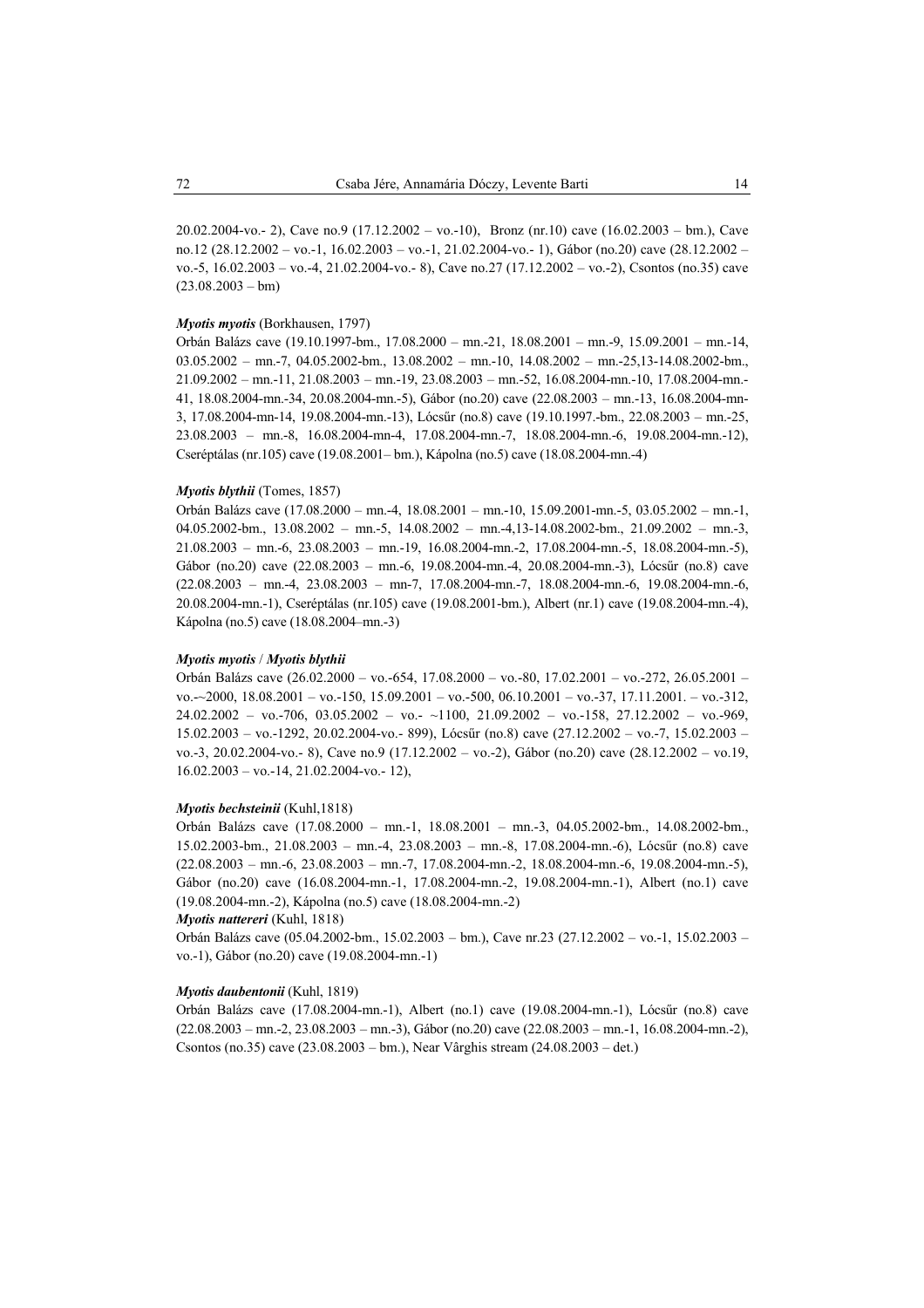#### *Myotis emarginatus* (Geoffroy,1806)

Orbán Balázs cave (17.08.2000 – mn.-1, 15.02.2003.-bm., 23.08.2003 – mn.-3, 18.08.2004-mn.-1), Lócsűr (no.8) cave (23.08.2003 – mn.-1, 16.08.2004-mn.-1), Kápolna (no.5) cave (18.08.2004-mn.-1), Gábor (no.20) cave (19.08.2004-mn.-1)

#### *Myotis mystacinus* (Kuhl, 1819)

Orbán Balázs cave (17.08.2000 – mn.-1, 23.08.2003 – mn.-1, 17.08.2004-mn.-1), Lócsűr (no.8) cave (23.08.2003 – mn.-2), Gábor (no.20) cave (16.08.2004-mn.-1, 19.08.2004-mn.-3)

### *Barbastella barbastellus* (Schreber, 1774)

Orbán Balázs cave (26.02.2000 – vo.-1, 17.08.2000 – mn.-2, 04.05.2002-bm., 13-14.08.2002-bm., 27.12.2002 – vo.-5, 15.02.2003 – vo.-5, 21.08.2003 – mn.-3, 23.08.2003 – mn.-14, 17.08.2004-mn.-1, 18.08.2004-mn.-4, 20.08.2004-mn.-4), Albert (no.1) cave (19.08.2004-mn.-6), Kápolna (nr.5) cave (18.08.2004-mn.-7), Lócsűr (no.8) cave (15.02.2003 – vo.-1, 22.08.2003 – mn.-47, 23.08.2003 – mn.-22, 16.08.2004-mn.-3, 17.08.2004-mn.-4, 18.08.2004-mn.-14, 19.08.2004-mn.-9, 20.08.2004-mn.-2), Gábor  $(no.20)$  cave  $(28.12.2002 - vo.-3, 16.02.2003 - vo.-4, 22.08.2003 - mn.-10, 21.02.2004-vo.-3,$ 16.08.2004-mn.-1, 17.08.2004-mn.-2, 19.08.2004-mn.-2), Cave nr.23 (27.12.2002 – vo.-5, 15.02.2003 – vo.-3, 20.02.2004-vo.- 3), Cave no.25 (16.02.2002 – vo.-1), Csontos (no.35) cave (23.08.2003 – bm), Kőfalas (no.36) cave (20.08.2003 – bm), Vízkelet (no.45) cave (15.02.2003 – vo.-10)

#### *Plecotus auritus* (Linnaeus, 1758)

Orbán Balázs cave (17.08.2000 – mn.-1, 17.02.2001 – vo.-1, 04.05.2002 – bm.), Lócsűr (no.8) cave (15.02.2003 – vo.-1, 16.08.2004-mn.-1, 17.08.2004-mn.-1, 18.08.2004-1), Bronz (no.10) cave (04.05.2002 – bm.), Gábor (no.20) cave (28.12.2002 – vo.-2, 22.08.2003 – mn.-4, 21.02.2004-vo.-2, 17.08.2004-mn.-1, 19.08.2004-mn.-1), Cave nr.23 (27.12.2002 – vo.-1, 15.02.2003 – vo.-1)

### *Plecotus austriacus* (Fischer, 1829)

Orbán Balázs cave (15.09.2001 – mn.-1, 21.09.2002 – mn.-1), Lócsűr (no.8) cave (18.08.2004-mn.- 1), Gábor (no.20) cave (17.08.2004-mn.-1)

#### *Miniopterus schreibersii* (Kuhl, 1817)

Orbán Balázs cave (17.08.2000 – vo.-5, 18.08.2001 – vo.-10, 15.09.2001 – vo.-20, 04.05.2002 – bm, 13.08.2002 – bm., 21.09.2002 – vo.-2, 23.08.2003 – mn.-2, 20.02.2004.-vo.-1, 17.08.2004-mn.-1)

#### *Pipistrellus pipistrellus* (Schreber, 1774)

Orbán Balázs cave (04.05.2002 – bm., 13-14.08.2002 – bm., 15.02.2003 – bm., 23.08.2003 – mn.-2, 17.08.2004-mn.-1), Lócsűr (no.8) cave (22.08.2003 – mn.-1, 23.08.2003 – mn.-1, 16.08.2004-mn.-1), Gábor (no.20) cave (19.08.2004-mn.-1)

### *Eptesicus serotinus* (Schreber, 1774)

Orbán Balázs cave (17.08.2000 – mn.-5, 18.08.2001 – mn.-1, 24.02.2002 – vo.-1, 03.05.2002 – mn.-1, 13.08.2002 – mn.-1, 15.02.2003 – vo.-1, 23.08.2003 – mn.-1, 17.08.2004-mn.-3, 18.08.2004-mn.-2), Lócsűr (no.8) cave (22.08.2003 – mn.-2, 16.08.2004-mn.-1, 19.08.2004-mn.-1), Gábor (no.20) cave (28.12.2002 – vo.-3, 16.02.2003 – vo.-3, 22.08.2003 – mn.-4, 21.02.2004-vo.- 2, 16.08.2004-mn.-1, 17.08.2004-mn.-3, 19.08.2004-mn.-1), Cave nr.23 (15.02.2003 – vo.-1), Cave no.45 (15.02.2003 – bm.), Cave nr.105 (19.08.2001– bm.), Near Vârghis stream (24.08.2003 – det.)

*Vespertilio murinus* (Linnaeus, 1758) Orbán Balázs cave (18.08.2001 – mn.-1, 13-14.08.2002 – bm.)